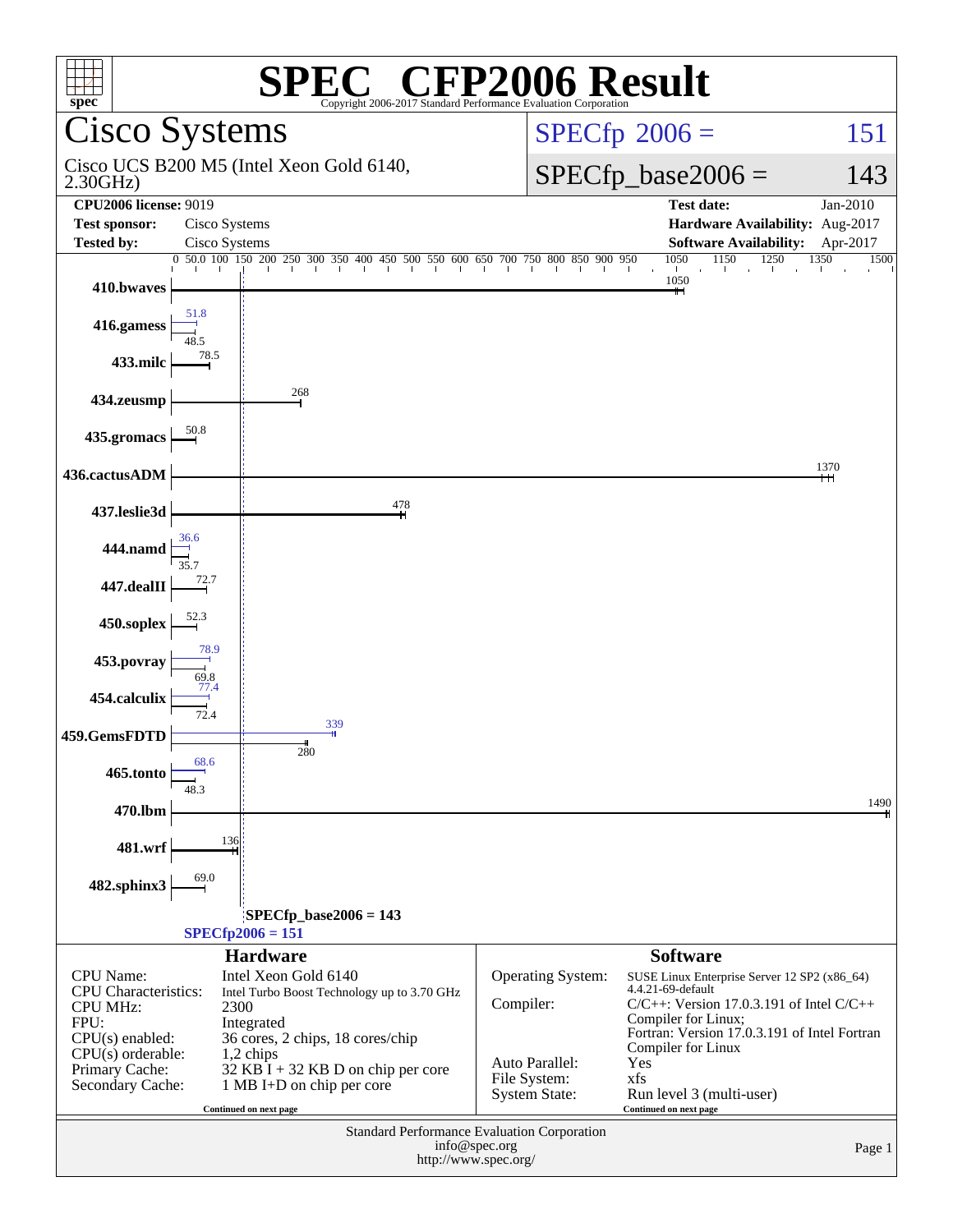

# Cisco Systems

#### 2.30GHz) Cisco UCS B200 M5 (Intel Xeon Gold 6140,

### $SPECfp2006 = 151$  $SPECfp2006 = 151$

### $SPECfp\_base2006 = 143$

| <b>CPU2006 license: 9019</b>                                               |                                                                                                                  |                                                            | <b>Test date:</b><br>$Jan-2010$           |  |  |
|----------------------------------------------------------------------------|------------------------------------------------------------------------------------------------------------------|------------------------------------------------------------|-------------------------------------------|--|--|
| <b>Test sponsor:</b>                                                       | Cisco Systems                                                                                                    | Hardware Availability: Aug-2017                            |                                           |  |  |
| <b>Tested by:</b>                                                          | Cisco Systems                                                                                                    |                                                            | <b>Software Availability:</b><br>Apr-2017 |  |  |
| L3 Cache:<br>Other Cache:<br>Memory:<br>Disk Subsystem:<br>Other Hardware: | 24.75 MB I+D on chip per chip<br>None<br>384 GB (24 x 16 GB 2Rx4 PC4-2666V-R)<br>1 x 240 GB M.2 SATA SSD<br>None | <b>Base Pointers:</b><br>Peak Pointers:<br>Other Software: | 64-bit<br>$32/64$ -bit<br>None            |  |  |

**[Results Table](http://www.spec.org/auto/cpu2006/Docs/result-fields.html#ResultsTable)**

|                  |                                                                                                          |              |                |       | Results Tadie  |       |                |              |                |              |                |              |
|------------------|----------------------------------------------------------------------------------------------------------|--------------|----------------|-------|----------------|-------|----------------|--------------|----------------|--------------|----------------|--------------|
|                  | <b>Base</b>                                                                                              |              |                |       |                |       | <b>Peak</b>    |              |                |              |                |              |
| <b>Benchmark</b> | <b>Seconds</b>                                                                                           | <b>Ratio</b> | <b>Seconds</b> | Ratio | <b>Seconds</b> | Ratio | <b>Seconds</b> | <b>Ratio</b> | <b>Seconds</b> | <b>Ratio</b> | <b>Seconds</b> | <b>Ratio</b> |
| 410.bwaves       | 13.0                                                                                                     | 1050         | 12.9           | 1050  | 12.8           | 1070  | 13.0           | 1050         | 12.9           | 1050         | 12.8           | 1070         |
| 416.gamess       | 404                                                                                                      | 48.5         | 404            | 48.4  | 404            | 48.5  | 378            | 51.8         | 378            | 51.8         | 378            | 51.8         |
| 433.milc         | 116                                                                                                      | 78.9         | 117            | 78.2  | 117            | 78.5  | 116            | 78.9         | 117            | 78.2         | 117            | 78.5         |
| 434.zeusmp       | 33.8                                                                                                     | 269          | 34.1           | 267   | 34.0           | 268   | 33.8           | 269          | 34.1           | 267          | 34.0           | 268          |
| 435.gromacs      | 140                                                                                                      | 50.8         | 141            | 50.7  | 141            | 50.8  | 140            | 50.8         | 141            | 50.7         | 141            | 50.8         |
| 436.cactusADM    | 8.83                                                                                                     | 1350         | 8.68           | 1380  | 8.75           | 1370  | 8.83           | 1350         | 8.68           | 1380         | 8.75           | 1370         |
| 437.leslie3d     | 19.4                                                                                                     | 485          | 19.8           | 476   | 19.7           | 478   | 19.4           | 485          | 19.8           | 476          | 19.7           | 478          |
| 444.namd         | 225                                                                                                      | 35.7         | 225            | 35.7  | 225            | 35.7  | 219            | 36.6         | 219            | 36.6         | 219            | 36.6         |
| 447.dealII       | 157                                                                                                      | 72.9         | 157            | 72.7  | 157            | 72.7  | 157            | 72.9         | 157            | 72.7         | 157            | 72.7         |
| 450.soplex       | 160                                                                                                      | 52.3         | 160            | 52.1  | 159            | 52.4  | 160            | 52.3         | 160            | 52.1         | 159            | 52.4         |
| 453.povray       | 76.4                                                                                                     | 69.6         | 76.2           | 69.8  | 76.3           | 69.8  | 67.6           | 78.7         | 67.4           | 78.9         | 67.1           | 79.3         |
| 454.calculix     | 114                                                                                                      | 72.4         | 114            | 72.4  | 114            | 72.1  | 107            | 77.5         | 107            | 77.4         | 107            | 77.3         |
| 459.GemsFDTD     | 37.8                                                                                                     | 280          | 38.1           | 278   | 37.6           | 282   | 31.1           | 342          | 31.3           | 339          | 31.8           | 333          |
| 465.tonto        | 204                                                                                                      | 48.3         | 201            | 49.0  | 206            | 47.9  | 144            | 68.6         | 143            | 68.7         | 143            | 68.6         |
| 470.1bm          | 9.23                                                                                                     | 1490         | 9.24           | 1490  | 9.21           | 1490  | 9.23           | 1490         | 9.24           | 1490         | 9.21           | 1490         |
| 481.wrf          | 82.3                                                                                                     | 136          | 88.2           | 127   | 81.6           | 137   | 82.3           | 136          | 88.2           | 127          | 81.6           | 137          |
| 482.sphinx3      | 284                                                                                                      | 68.5         | 283            | 69.0  | 283            | 69.0  | 284            | 68.5         | 283            | 69.0         | 283            | 69.0         |
|                  | Results appear in the order in which they were run. Bold underlined text indicates a median measurement. |              |                |       |                |       |                |              |                |              |                |              |

### **[Operating System Notes](http://www.spec.org/auto/cpu2006/Docs/result-fields.html#OperatingSystemNotes)**

Stack size set to unlimited using "ulimit -s unlimited"

### **[Platform Notes](http://www.spec.org/auto/cpu2006/Docs/result-fields.html#PlatformNotes)**

BIOS Settings: Intel HyperThreading Technology set to Disabled CPU performance set to Enterprise Power Performance Tuning set to OS SNC set to Disabled IMC Interleaving set to Auto Patrol Scrub set to Disabled Sysinfo program /home/cpu2006-1.2/config/sysinfo.rev6993 Revision 6993 of 2015-11-06 (b5e8d4b4eb51ed28d7f98696cbe290c1) running on linux-3u87 Sun Jan 3 04:54:07 2010 Continued on next page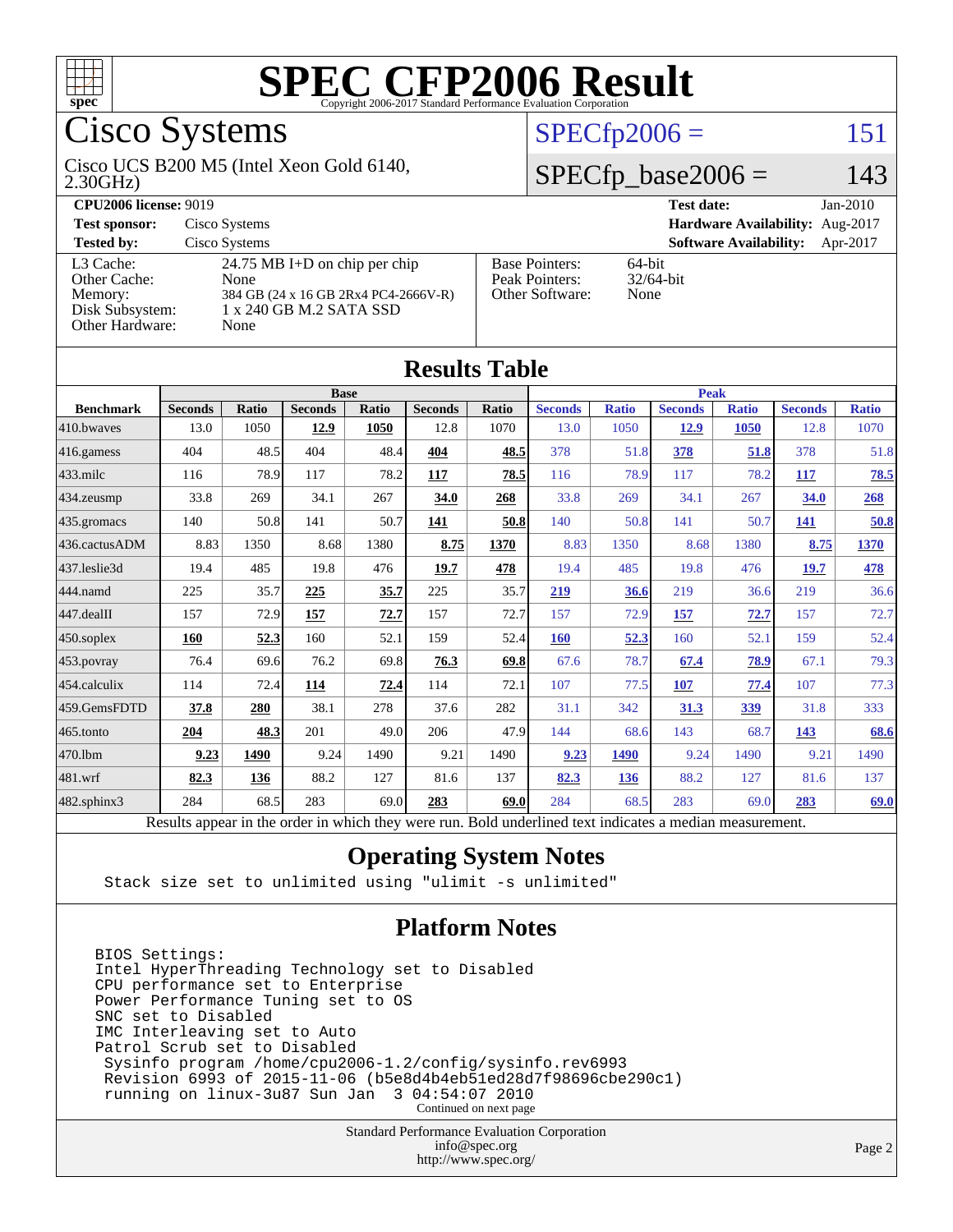

Cisco Systems

 $SPECTp2006 = 151$ 

2.30GHz) Cisco UCS B200 M5 (Intel Xeon Gold 6140,

 $SPECfp\_base2006 = 143$ 

**[Test sponsor:](http://www.spec.org/auto/cpu2006/Docs/result-fields.html#Testsponsor)** Cisco Systems **[Hardware Availability:](http://www.spec.org/auto/cpu2006/Docs/result-fields.html#HardwareAvailability)** Aug-2017 **[Tested by:](http://www.spec.org/auto/cpu2006/Docs/result-fields.html#Testedby)** Cisco Systems **[Software Availability:](http://www.spec.org/auto/cpu2006/Docs/result-fields.html#SoftwareAvailability)** Apr-2017

**[CPU2006 license:](http://www.spec.org/auto/cpu2006/Docs/result-fields.html#CPU2006license)** 9019 **[Test date:](http://www.spec.org/auto/cpu2006/Docs/result-fields.html#Testdate)** Jan-2010

### **[Platform Notes \(Continued\)](http://www.spec.org/auto/cpu2006/Docs/result-fields.html#PlatformNotes)**

Standard Performance Evaluation Corporation [info@spec.org](mailto:info@spec.org) This section contains SUT (System Under Test) info as seen by some common utilities. To remove or add to this section, see: <http://www.spec.org/cpu2006/Docs/config.html#sysinfo> From /proc/cpuinfo model name : Intel(R) Xeon(R) Gold 6140 CPU @ 2.30GHz 2 "physical id"s (chips) 36 "processors" cores, siblings (Caution: counting these is hw and system dependent. The following excerpts from /proc/cpuinfo might not be reliable. Use with caution.) cpu cores : 18 siblings : 18 physical 0: cores 0 1 2 3 4 8 9 10 11 16 17 18 19 20 24 25 26 27 physical 1: cores 0 1 2 3 4 8 9 10 11 16 17 18 19 20 24 25 26 27 cache size : 25344 KB From /proc/meminfo<br>MemTotal: 394832580 kB HugePages\_Total: 0 Hugepagesize: 2048 kB From /etc/\*release\* /etc/\*version\* SuSE-release: SUSE Linux Enterprise Server 12 (x86\_64) VERSION = 12 PATCHLEVEL = 2 # This file is deprecated and will be removed in a future service pack or release. # Please check /etc/os-release for details about this release. os-release: NAME="SLES" VERSION="12-SP2" VERSION\_ID="12.2" PRETTY\_NAME="SUSE Linux Enterprise Server 12 SP2" ID="sles" ANSI\_COLOR="0;32" CPE\_NAME="cpe:/o:suse:sles:12:sp2" uname -a: Linux linux-3u87 4.4.21-69-default #1 SMP Tue Oct 25 10:58:20 UTC 2016 (9464f67) x86\_64 x86\_64 x86\_64 GNU/Linux run-level 3 Jan 3 04:51 SPEC is set to: /home/cpu2006-1.2 Filesystem Type Size Used Avail Use% Mounted on<br>/dev/sdb1 xfs 224G 20G 204G 9% / xfs 224G 20G 204G 9% / Additional information from dmidecode: Warning: Use caution when you interpret this section. The 'dmidecode' program Continued on next page

<http://www.spec.org/>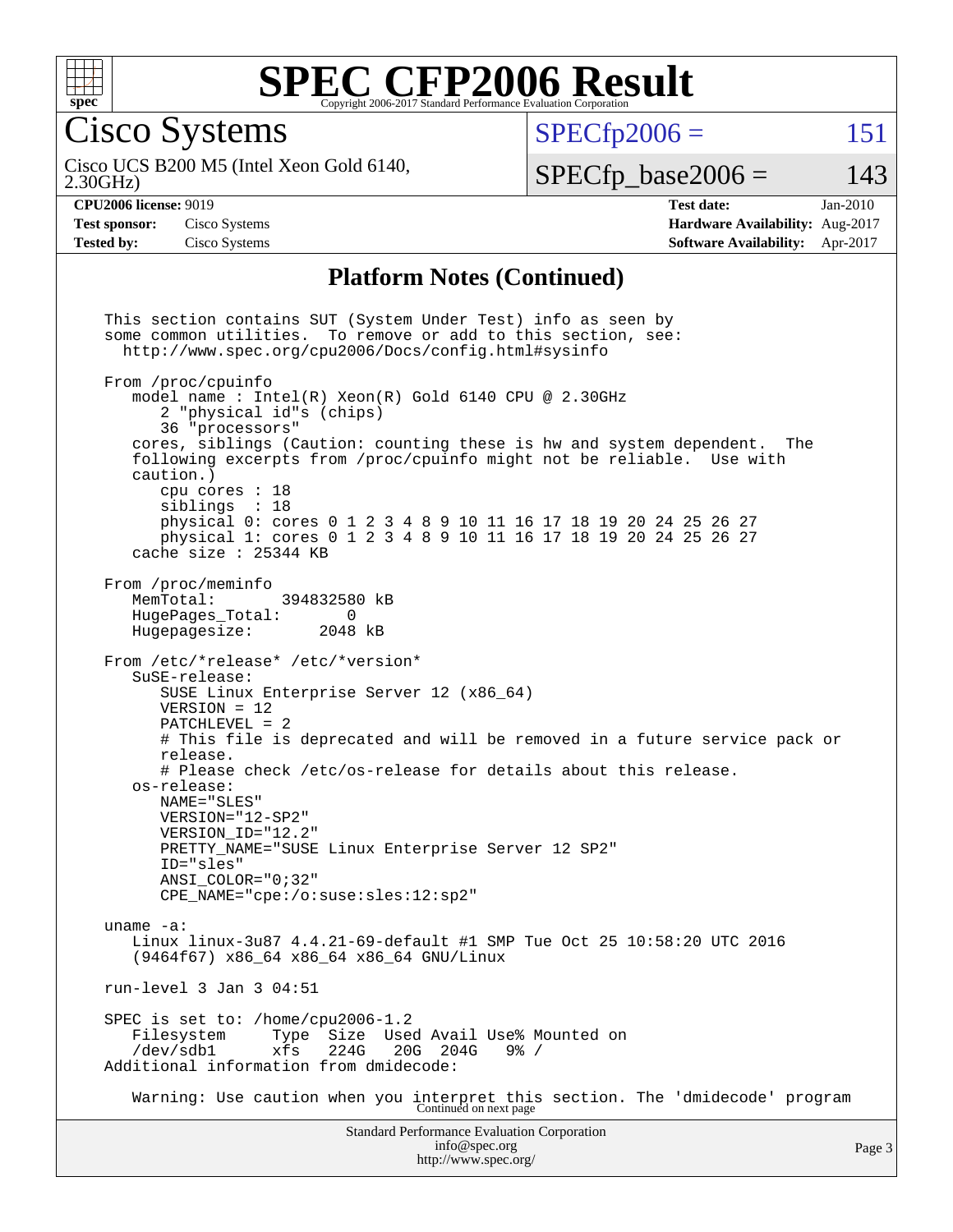

Cisco Systems

 $SPECTp2006 = 151$ 

2.30GHz) Cisco UCS B200 M5 (Intel Xeon Gold 6140,

 $SPECfp\_base2006 = 143$ 

**[Test sponsor:](http://www.spec.org/auto/cpu2006/Docs/result-fields.html#Testsponsor)** Cisco Systems **[Hardware Availability:](http://www.spec.org/auto/cpu2006/Docs/result-fields.html#HardwareAvailability)** Aug-2017

**[CPU2006 license:](http://www.spec.org/auto/cpu2006/Docs/result-fields.html#CPU2006license)** 9019 **[Test date:](http://www.spec.org/auto/cpu2006/Docs/result-fields.html#Testdate)** Jan-2010 **[Tested by:](http://www.spec.org/auto/cpu2006/Docs/result-fields.html#Testedby)** Cisco Systems **[Software Availability:](http://www.spec.org/auto/cpu2006/Docs/result-fields.html#SoftwareAvailability)** Apr-2017

#### **[Platform Notes \(Continued\)](http://www.spec.org/auto/cpu2006/Docs/result-fields.html#PlatformNotes)**

 reads system data which is "intended to allow hardware to be accurately determined", but the intent may not be met, as there are frequent changes to hardware, firmware, and the "DMTF SMBIOS" standard.

 BIOS Cisco Systems, Inc. B200M5.3.2.1d.5.0727171353 07/27/2017 Memory: 24x 0xCE00 M393A2G40EB2-CTD 16 GB 2 rank 2666 MHz

(End of data from sysinfo program)

#### **[General Notes](http://www.spec.org/auto/cpu2006/Docs/result-fields.html#GeneralNotes)**

Environment variables set by runspec before the start of the run: KMP AFFINITY = "granularity=fine, compact" LD\_LIBRARY\_PATH = "/home/cpu2006-1.2/lib/ia32:/home/cpu2006-1.2/lib/intel64:/home/cpu2006-1.2/sh10.2" OMP NUM THREADS = "36"

 Binaries compiled on a system with 1x Intel Core i7-4790 CPU + 32GB RAM memory using Redhat Enterprise Linux 7.2 Transparent Huge Pages enabled by default.

## **[Base Compiler Invocation](http://www.spec.org/auto/cpu2006/Docs/result-fields.html#BaseCompilerInvocation)**

[C benchmarks](http://www.spec.org/auto/cpu2006/Docs/result-fields.html#Cbenchmarks): [icc -m64](http://www.spec.org/cpu2006/results/res2017q4/cpu2006-20170919-50225.flags.html#user_CCbase_intel_icc_64bit_bda6cc9af1fdbb0edc3795bac97ada53)

[C++ benchmarks:](http://www.spec.org/auto/cpu2006/Docs/result-fields.html#CXXbenchmarks) [icpc -m64](http://www.spec.org/cpu2006/results/res2017q4/cpu2006-20170919-50225.flags.html#user_CXXbase_intel_icpc_64bit_fc66a5337ce925472a5c54ad6a0de310)

[Fortran benchmarks](http://www.spec.org/auto/cpu2006/Docs/result-fields.html#Fortranbenchmarks): [ifort -m64](http://www.spec.org/cpu2006/results/res2017q4/cpu2006-20170919-50225.flags.html#user_FCbase_intel_ifort_64bit_ee9d0fb25645d0210d97eb0527dcc06e)

[Benchmarks using both Fortran and C](http://www.spec.org/auto/cpu2006/Docs/result-fields.html#BenchmarksusingbothFortranandC): [icc -m64](http://www.spec.org/cpu2006/results/res2017q4/cpu2006-20170919-50225.flags.html#user_CC_FCbase_intel_icc_64bit_bda6cc9af1fdbb0edc3795bac97ada53) [ifort -m64](http://www.spec.org/cpu2006/results/res2017q4/cpu2006-20170919-50225.flags.html#user_CC_FCbase_intel_ifort_64bit_ee9d0fb25645d0210d97eb0527dcc06e)

# **[Base Portability Flags](http://www.spec.org/auto/cpu2006/Docs/result-fields.html#BasePortabilityFlags)**

 410.bwaves: [-DSPEC\\_CPU\\_LP64](http://www.spec.org/cpu2006/results/res2017q4/cpu2006-20170919-50225.flags.html#suite_basePORTABILITY410_bwaves_DSPEC_CPU_LP64) 416.gamess: [-DSPEC\\_CPU\\_LP64](http://www.spec.org/cpu2006/results/res2017q4/cpu2006-20170919-50225.flags.html#suite_basePORTABILITY416_gamess_DSPEC_CPU_LP64) 433.milc: [-DSPEC\\_CPU\\_LP64](http://www.spec.org/cpu2006/results/res2017q4/cpu2006-20170919-50225.flags.html#suite_basePORTABILITY433_milc_DSPEC_CPU_LP64) 434.zeusmp: [-DSPEC\\_CPU\\_LP64](http://www.spec.org/cpu2006/results/res2017q4/cpu2006-20170919-50225.flags.html#suite_basePORTABILITY434_zeusmp_DSPEC_CPU_LP64) 435.gromacs: [-DSPEC\\_CPU\\_LP64](http://www.spec.org/cpu2006/results/res2017q4/cpu2006-20170919-50225.flags.html#suite_basePORTABILITY435_gromacs_DSPEC_CPU_LP64) [-nofor\\_main](http://www.spec.org/cpu2006/results/res2017q4/cpu2006-20170919-50225.flags.html#user_baseLDPORTABILITY435_gromacs_f-nofor_main) 436.cactusADM: [-DSPEC\\_CPU\\_LP64](http://www.spec.org/cpu2006/results/res2017q4/cpu2006-20170919-50225.flags.html#suite_basePORTABILITY436_cactusADM_DSPEC_CPU_LP64) [-nofor\\_main](http://www.spec.org/cpu2006/results/res2017q4/cpu2006-20170919-50225.flags.html#user_baseLDPORTABILITY436_cactusADM_f-nofor_main) 437.leslie3d: [-DSPEC\\_CPU\\_LP64](http://www.spec.org/cpu2006/results/res2017q4/cpu2006-20170919-50225.flags.html#suite_basePORTABILITY437_leslie3d_DSPEC_CPU_LP64) 444.namd: [-DSPEC\\_CPU\\_LP64](http://www.spec.org/cpu2006/results/res2017q4/cpu2006-20170919-50225.flags.html#suite_basePORTABILITY444_namd_DSPEC_CPU_LP64) 447.dealII: [-DSPEC\\_CPU\\_LP64](http://www.spec.org/cpu2006/results/res2017q4/cpu2006-20170919-50225.flags.html#suite_basePORTABILITY447_dealII_DSPEC_CPU_LP64)

Continued on next page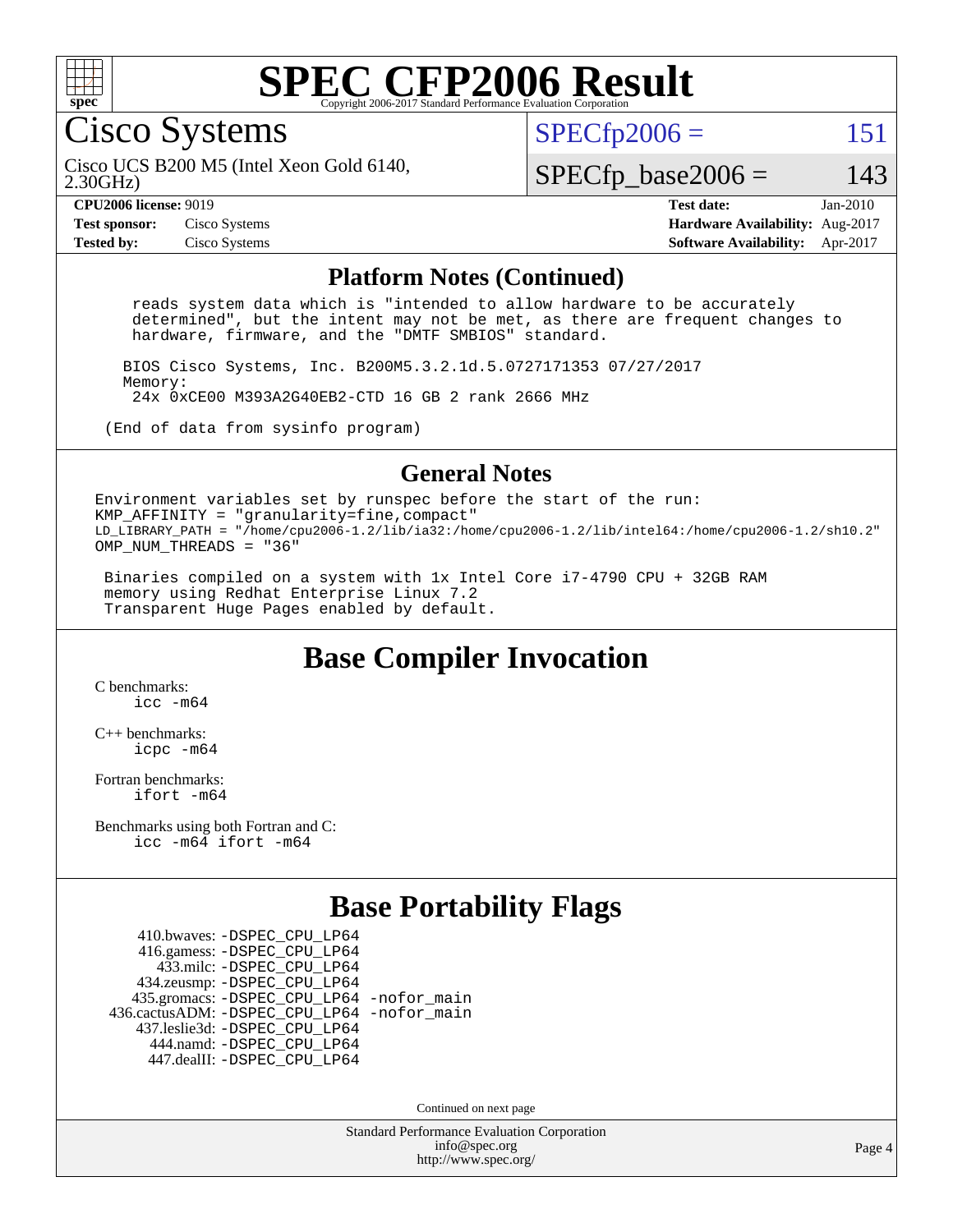

Cisco Systems

 $SPECTp2006 = 151$ 

2.30GHz) Cisco UCS B200 M5 (Intel Xeon Gold 6140,

 $SPECfp\_base2006 = 143$ 

**[CPU2006 license:](http://www.spec.org/auto/cpu2006/Docs/result-fields.html#CPU2006license)** 9019 **[Test date:](http://www.spec.org/auto/cpu2006/Docs/result-fields.html#Testdate)** Jan-2010

| <b>Test sponsor:</b> | Cisco Systems |
|----------------------|---------------|
| Tested bv:           | Cisco Systems |

**[Hardware Availability:](http://www.spec.org/auto/cpu2006/Docs/result-fields.html#HardwareAvailability)** Aug-2017 **[Software Availability:](http://www.spec.org/auto/cpu2006/Docs/result-fields.html#SoftwareAvailability)** Apr-2017

# **[Base Portability Flags \(Continued\)](http://www.spec.org/auto/cpu2006/Docs/result-fields.html#BasePortabilityFlags)**

 450.soplex: [-DSPEC\\_CPU\\_LP64](http://www.spec.org/cpu2006/results/res2017q4/cpu2006-20170919-50225.flags.html#suite_basePORTABILITY450_soplex_DSPEC_CPU_LP64) 453.povray: [-DSPEC\\_CPU\\_LP64](http://www.spec.org/cpu2006/results/res2017q4/cpu2006-20170919-50225.flags.html#suite_basePORTABILITY453_povray_DSPEC_CPU_LP64) 454.calculix: [-DSPEC\\_CPU\\_LP64](http://www.spec.org/cpu2006/results/res2017q4/cpu2006-20170919-50225.flags.html#suite_basePORTABILITY454_calculix_DSPEC_CPU_LP64) [-nofor\\_main](http://www.spec.org/cpu2006/results/res2017q4/cpu2006-20170919-50225.flags.html#user_baseLDPORTABILITY454_calculix_f-nofor_main) 459.GemsFDTD: [-DSPEC\\_CPU\\_LP64](http://www.spec.org/cpu2006/results/res2017q4/cpu2006-20170919-50225.flags.html#suite_basePORTABILITY459_GemsFDTD_DSPEC_CPU_LP64) 465.tonto: [-DSPEC\\_CPU\\_LP64](http://www.spec.org/cpu2006/results/res2017q4/cpu2006-20170919-50225.flags.html#suite_basePORTABILITY465_tonto_DSPEC_CPU_LP64) 470.lbm: [-DSPEC\\_CPU\\_LP64](http://www.spec.org/cpu2006/results/res2017q4/cpu2006-20170919-50225.flags.html#suite_basePORTABILITY470_lbm_DSPEC_CPU_LP64) 482.sphinx3: [-DSPEC\\_CPU\\_LP64](http://www.spec.org/cpu2006/results/res2017q4/cpu2006-20170919-50225.flags.html#suite_basePORTABILITY482_sphinx3_DSPEC_CPU_LP64)

481.wrf: [-DSPEC\\_CPU\\_LP64](http://www.spec.org/cpu2006/results/res2017q4/cpu2006-20170919-50225.flags.html#suite_basePORTABILITY481_wrf_DSPEC_CPU_LP64) [-DSPEC\\_CPU\\_CASE\\_FLAG](http://www.spec.org/cpu2006/results/res2017q4/cpu2006-20170919-50225.flags.html#b481.wrf_baseCPORTABILITY_DSPEC_CPU_CASE_FLAG) [-DSPEC\\_CPU\\_LINUX](http://www.spec.org/cpu2006/results/res2017q4/cpu2006-20170919-50225.flags.html#b481.wrf_baseCPORTABILITY_DSPEC_CPU_LINUX)

### **[Base Optimization Flags](http://www.spec.org/auto/cpu2006/Docs/result-fields.html#BaseOptimizationFlags)**

[C benchmarks](http://www.spec.org/auto/cpu2006/Docs/result-fields.html#Cbenchmarks): [-xCORE-AVX2](http://www.spec.org/cpu2006/results/res2017q4/cpu2006-20170919-50225.flags.html#user_CCbase_f-xCORE-AVX2) [-ipo](http://www.spec.org/cpu2006/results/res2017q4/cpu2006-20170919-50225.flags.html#user_CCbase_f-ipo) [-O3](http://www.spec.org/cpu2006/results/res2017q4/cpu2006-20170919-50225.flags.html#user_CCbase_f-O3) [-no-prec-div](http://www.spec.org/cpu2006/results/res2017q4/cpu2006-20170919-50225.flags.html#user_CCbase_f-no-prec-div) [-parallel](http://www.spec.org/cpu2006/results/res2017q4/cpu2006-20170919-50225.flags.html#user_CCbase_f-parallel) [-qopt-prefetch](http://www.spec.org/cpu2006/results/res2017q4/cpu2006-20170919-50225.flags.html#user_CCbase_f-qopt-prefetch)

[C++ benchmarks:](http://www.spec.org/auto/cpu2006/Docs/result-fields.html#CXXbenchmarks)

[-xCORE-AVX2](http://www.spec.org/cpu2006/results/res2017q4/cpu2006-20170919-50225.flags.html#user_CXXbase_f-xCORE-AVX2) [-ipo](http://www.spec.org/cpu2006/results/res2017q4/cpu2006-20170919-50225.flags.html#user_CXXbase_f-ipo) [-O3](http://www.spec.org/cpu2006/results/res2017q4/cpu2006-20170919-50225.flags.html#user_CXXbase_f-O3) [-no-prec-div](http://www.spec.org/cpu2006/results/res2017q4/cpu2006-20170919-50225.flags.html#user_CXXbase_f-no-prec-div) [-qopt-prefetch](http://www.spec.org/cpu2006/results/res2017q4/cpu2006-20170919-50225.flags.html#user_CXXbase_f-qopt-prefetch)

[Fortran benchmarks](http://www.spec.org/auto/cpu2006/Docs/result-fields.html#Fortranbenchmarks):

[-xCORE-AVX2](http://www.spec.org/cpu2006/results/res2017q4/cpu2006-20170919-50225.flags.html#user_FCbase_f-xCORE-AVX2) [-ipo](http://www.spec.org/cpu2006/results/res2017q4/cpu2006-20170919-50225.flags.html#user_FCbase_f-ipo) [-O3](http://www.spec.org/cpu2006/results/res2017q4/cpu2006-20170919-50225.flags.html#user_FCbase_f-O3) [-no-prec-div](http://www.spec.org/cpu2006/results/res2017q4/cpu2006-20170919-50225.flags.html#user_FCbase_f-no-prec-div) [-parallel](http://www.spec.org/cpu2006/results/res2017q4/cpu2006-20170919-50225.flags.html#user_FCbase_f-parallel) [-qopt-prefetch](http://www.spec.org/cpu2006/results/res2017q4/cpu2006-20170919-50225.flags.html#user_FCbase_f-qopt-prefetch)

[Benchmarks using both Fortran and C](http://www.spec.org/auto/cpu2006/Docs/result-fields.html#BenchmarksusingbothFortranandC): [-xCORE-AVX2](http://www.spec.org/cpu2006/results/res2017q4/cpu2006-20170919-50225.flags.html#user_CC_FCbase_f-xCORE-AVX2) [-ipo](http://www.spec.org/cpu2006/results/res2017q4/cpu2006-20170919-50225.flags.html#user_CC_FCbase_f-ipo) [-O3](http://www.spec.org/cpu2006/results/res2017q4/cpu2006-20170919-50225.flags.html#user_CC_FCbase_f-O3) [-no-prec-div](http://www.spec.org/cpu2006/results/res2017q4/cpu2006-20170919-50225.flags.html#user_CC_FCbase_f-no-prec-div) [-parallel](http://www.spec.org/cpu2006/results/res2017q4/cpu2006-20170919-50225.flags.html#user_CC_FCbase_f-parallel) [-qopt-prefetch](http://www.spec.org/cpu2006/results/res2017q4/cpu2006-20170919-50225.flags.html#user_CC_FCbase_f-qopt-prefetch)

## **[Peak Compiler Invocation](http://www.spec.org/auto/cpu2006/Docs/result-fields.html#PeakCompilerInvocation)**

[C benchmarks](http://www.spec.org/auto/cpu2006/Docs/result-fields.html#Cbenchmarks): [icc -m64](http://www.spec.org/cpu2006/results/res2017q4/cpu2006-20170919-50225.flags.html#user_CCpeak_intel_icc_64bit_bda6cc9af1fdbb0edc3795bac97ada53)

[C++ benchmarks:](http://www.spec.org/auto/cpu2006/Docs/result-fields.html#CXXbenchmarks) [icpc -m64](http://www.spec.org/cpu2006/results/res2017q4/cpu2006-20170919-50225.flags.html#user_CXXpeak_intel_icpc_64bit_fc66a5337ce925472a5c54ad6a0de310)

[Fortran benchmarks](http://www.spec.org/auto/cpu2006/Docs/result-fields.html#Fortranbenchmarks): [ifort -m64](http://www.spec.org/cpu2006/results/res2017q4/cpu2006-20170919-50225.flags.html#user_FCpeak_intel_ifort_64bit_ee9d0fb25645d0210d97eb0527dcc06e)

[Benchmarks using both Fortran and C](http://www.spec.org/auto/cpu2006/Docs/result-fields.html#BenchmarksusingbothFortranandC): [icc -m64](http://www.spec.org/cpu2006/results/res2017q4/cpu2006-20170919-50225.flags.html#user_CC_FCpeak_intel_icc_64bit_bda6cc9af1fdbb0edc3795bac97ada53) [ifort -m64](http://www.spec.org/cpu2006/results/res2017q4/cpu2006-20170919-50225.flags.html#user_CC_FCpeak_intel_ifort_64bit_ee9d0fb25645d0210d97eb0527dcc06e)

# **[Peak Portability Flags](http://www.spec.org/auto/cpu2006/Docs/result-fields.html#PeakPortabilityFlags)**

Same as Base Portability Flags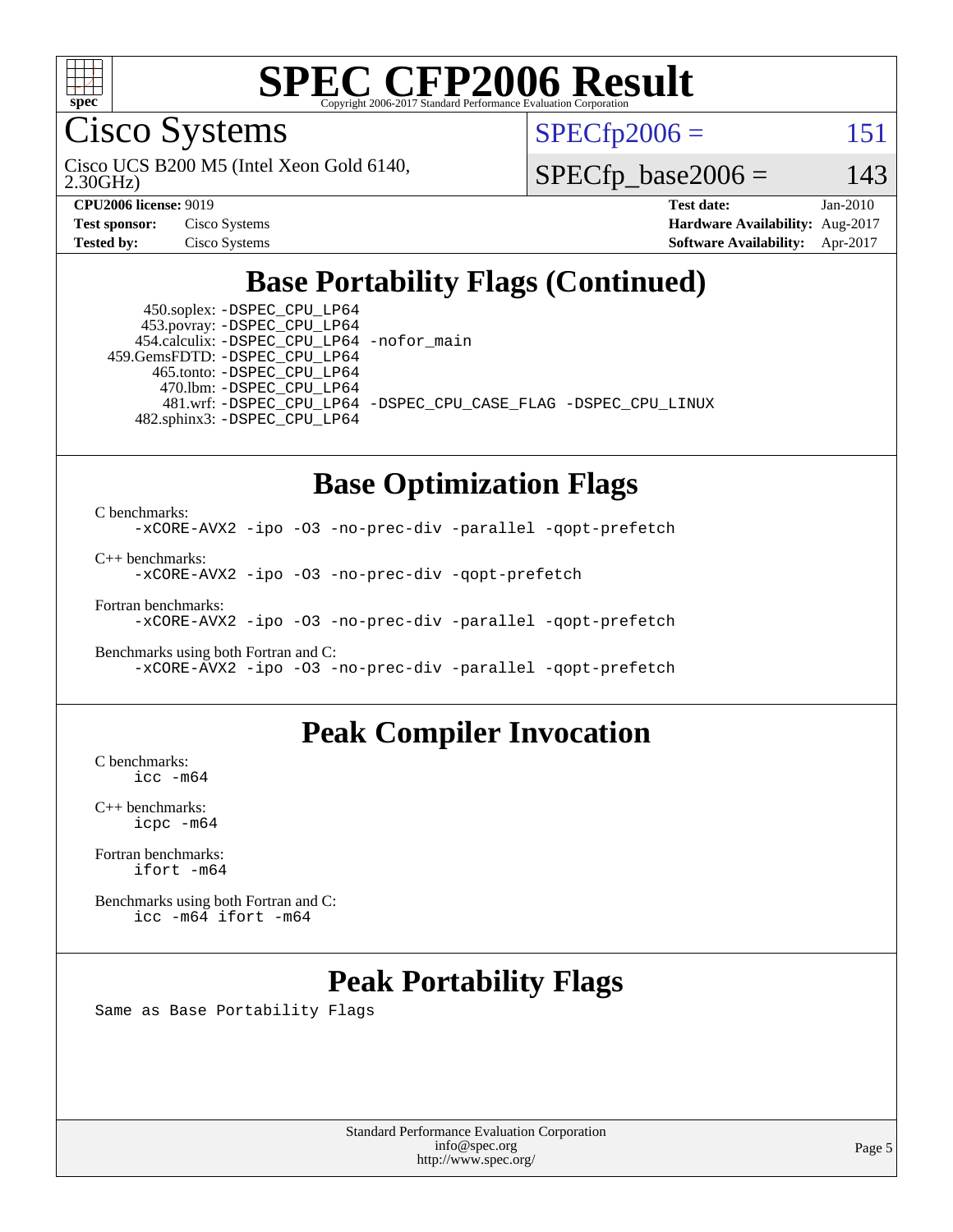

Cisco Systems

 $SPECTp2006 = 151$ 

2.30GHz) Cisco UCS B200 M5 (Intel Xeon Gold 6140,

 $SPECfp\_base2006 = 143$ 

**[CPU2006 license:](http://www.spec.org/auto/cpu2006/Docs/result-fields.html#CPU2006license)** 9019 **[Test date:](http://www.spec.org/auto/cpu2006/Docs/result-fields.html#Testdate)** Jan-2010 **[Test sponsor:](http://www.spec.org/auto/cpu2006/Docs/result-fields.html#Testsponsor)** Cisco Systems **[Hardware Availability:](http://www.spec.org/auto/cpu2006/Docs/result-fields.html#HardwareAvailability)** Aug-2017 **[Tested by:](http://www.spec.org/auto/cpu2006/Docs/result-fields.html#Testedby)** Cisco Systems **[Software Availability:](http://www.spec.org/auto/cpu2006/Docs/result-fields.html#SoftwareAvailability)** Apr-2017

# **[Peak Optimization Flags](http://www.spec.org/auto/cpu2006/Docs/result-fields.html#PeakOptimizationFlags)**

[C benchmarks](http://www.spec.org/auto/cpu2006/Docs/result-fields.html#Cbenchmarks):

433.milc: basepeak = yes

 $470.$ lbm: basepeak = yes

 $482$ .sphinx3: basepeak = yes

[C++ benchmarks:](http://www.spec.org/auto/cpu2006/Docs/result-fields.html#CXXbenchmarks)

 444.namd: [-prof-gen](http://www.spec.org/cpu2006/results/res2017q4/cpu2006-20170919-50225.flags.html#user_peakPASS1_CXXFLAGSPASS1_LDFLAGS444_namd_prof_gen_e43856698f6ca7b7e442dfd80e94a8fc)(pass 1) [-prof-use](http://www.spec.org/cpu2006/results/res2017q4/cpu2006-20170919-50225.flags.html#user_peakPASS2_CXXFLAGSPASS2_LDFLAGS444_namd_prof_use_bccf7792157ff70d64e32fe3e1250b55)(pass 2) [-xCORE-AVX2](http://www.spec.org/cpu2006/results/res2017q4/cpu2006-20170919-50225.flags.html#user_peakPASS2_CXXFLAGSPASS2_LDFLAGS444_namd_f-xCORE-AVX2)(pass 2)  $-par-num-threads=1(pass 1) -ipo(pass 2) -O3(pass 2)$  $-par-num-threads=1(pass 1) -ipo(pass 2) -O3(pass 2)$  $-par-num-threads=1(pass 1) -ipo(pass 2) -O3(pass 2)$  $-par-num-threads=1(pass 1) -ipo(pass 2) -O3(pass 2)$  $-par-num-threads=1(pass 1) -ipo(pass 2) -O3(pass 2)$  $-par-num-threads=1(pass 1) -ipo(pass 2) -O3(pass 2)$ [-no-prec-div](http://www.spec.org/cpu2006/results/res2017q4/cpu2006-20170919-50225.flags.html#user_peakPASS2_CXXFLAGSPASS2_LDFLAGS444_namd_f-no-prec-div)(pass 2) [-fno-alias](http://www.spec.org/cpu2006/results/res2017q4/cpu2006-20170919-50225.flags.html#user_peakCXXOPTIMIZEOPTIMIZE444_namd_f-no-alias_694e77f6c5a51e658e82ccff53a9e63a) [-auto-ilp32](http://www.spec.org/cpu2006/results/res2017q4/cpu2006-20170919-50225.flags.html#user_peakCXXOPTIMIZE444_namd_f-auto-ilp32)

447.dealII: basepeak = yes

 $450$ .soplex: basepeak = yes

 453.povray: [-prof-gen](http://www.spec.org/cpu2006/results/res2017q4/cpu2006-20170919-50225.flags.html#user_peakPASS1_CXXFLAGSPASS1_LDFLAGS453_povray_prof_gen_e43856698f6ca7b7e442dfd80e94a8fc)(pass 1) [-prof-use](http://www.spec.org/cpu2006/results/res2017q4/cpu2006-20170919-50225.flags.html#user_peakPASS2_CXXFLAGSPASS2_LDFLAGS453_povray_prof_use_bccf7792157ff70d64e32fe3e1250b55)(pass 2) [-xCORE-AVX2](http://www.spec.org/cpu2006/results/res2017q4/cpu2006-20170919-50225.flags.html#user_peakPASS2_CXXFLAGSPASS2_LDFLAGS453_povray_f-xCORE-AVX2)(pass 2)  $-par-num-threads=1(pass 1) -ipo(pass 2) -O3(pass 2)$  $-par-num-threads=1(pass 1) -ipo(pass 2) -O3(pass 2)$  $-par-num-threads=1(pass 1) -ipo(pass 2) -O3(pass 2)$  $-par-num-threads=1(pass 1) -ipo(pass 2) -O3(pass 2)$  $-par-num-threads=1(pass 1) -ipo(pass 2) -O3(pass 2)$  $-par-num-threads=1(pass 1) -ipo(pass 2) -O3(pass 2)$ [-no-prec-div](http://www.spec.org/cpu2006/results/res2017q4/cpu2006-20170919-50225.flags.html#user_peakPASS2_CXXFLAGSPASS2_LDFLAGS453_povray_f-no-prec-div)(pass 2) [-unroll4](http://www.spec.org/cpu2006/results/res2017q4/cpu2006-20170919-50225.flags.html#user_peakCXXOPTIMIZE453_povray_f-unroll_4e5e4ed65b7fd20bdcd365bec371b81f) [-ansi-alias](http://www.spec.org/cpu2006/results/res2017q4/cpu2006-20170919-50225.flags.html#user_peakCXXOPTIMIZE453_povray_f-ansi-alias)

[Fortran benchmarks](http://www.spec.org/auto/cpu2006/Docs/result-fields.html#Fortranbenchmarks):

 $410.bwaves: basepeak = yes$ 

 416.gamess: [-prof-gen](http://www.spec.org/cpu2006/results/res2017q4/cpu2006-20170919-50225.flags.html#user_peakPASS1_FFLAGSPASS1_LDFLAGS416_gamess_prof_gen_e43856698f6ca7b7e442dfd80e94a8fc)(pass 1) [-prof-use](http://www.spec.org/cpu2006/results/res2017q4/cpu2006-20170919-50225.flags.html#user_peakPASS2_FFLAGSPASS2_LDFLAGS416_gamess_prof_use_bccf7792157ff70d64e32fe3e1250b55)(pass 2) [-xCORE-AVX2](http://www.spec.org/cpu2006/results/res2017q4/cpu2006-20170919-50225.flags.html#user_peakPASS2_FFLAGSPASS2_LDFLAGS416_gamess_f-xCORE-AVX2)(pass 2)  $-par-num-threads=1(pass 1) -ipo(pass 2) -O3(pass 2)$  $-par-num-threads=1(pass 1) -ipo(pass 2) -O3(pass 2)$  $-par-num-threads=1(pass 1) -ipo(pass 2) -O3(pass 2)$  $-par-num-threads=1(pass 1) -ipo(pass 2) -O3(pass 2)$  $-par-num-threads=1(pass 1) -ipo(pass 2) -O3(pass 2)$  $-par-num-threads=1(pass 1) -ipo(pass 2) -O3(pass 2)$ [-no-prec-div](http://www.spec.org/cpu2006/results/res2017q4/cpu2006-20170919-50225.flags.html#user_peakPASS2_FFLAGSPASS2_LDFLAGS416_gamess_f-no-prec-div)(pass 2) [-unroll2](http://www.spec.org/cpu2006/results/res2017q4/cpu2006-20170919-50225.flags.html#user_peakOPTIMIZE416_gamess_f-unroll_784dae83bebfb236979b41d2422d7ec2) [-inline-level=0](http://www.spec.org/cpu2006/results/res2017q4/cpu2006-20170919-50225.flags.html#user_peakOPTIMIZE416_gamess_f-inline-level_318d07a09274ad25e8d15dbfaa68ba50) [-scalar-rep-](http://www.spec.org/cpu2006/results/res2017q4/cpu2006-20170919-50225.flags.html#user_peakOPTIMIZE416_gamess_f-disablescalarrep_abbcad04450fb118e4809c81d83c8a1d)

 $434$ .zeusmp: basepeak = yes

437.leslie3d: basepeak = yes

```
 459.GemsFDTD: -prof-gen(pass 1) -prof-use(pass 2) -xCORE-AVX2(pass 2)
 -par-num-threads=1(pass 1) -ipo(pass 2) -O3(pass 2)
 -no-prec-div(pass 2) -unroll2 -inline-level=0
 -qopt-prefetch -parallel
```
 465.tonto: [-prof-gen](http://www.spec.org/cpu2006/results/res2017q4/cpu2006-20170919-50225.flags.html#user_peakPASS1_FFLAGSPASS1_LDFLAGS465_tonto_prof_gen_e43856698f6ca7b7e442dfd80e94a8fc)(pass 1) [-prof-use](http://www.spec.org/cpu2006/results/res2017q4/cpu2006-20170919-50225.flags.html#user_peakPASS2_FFLAGSPASS2_LDFLAGS465_tonto_prof_use_bccf7792157ff70d64e32fe3e1250b55)(pass 2) [-xCORE-AVX2](http://www.spec.org/cpu2006/results/res2017q4/cpu2006-20170919-50225.flags.html#user_peakPASS2_FFLAGSPASS2_LDFLAGS465_tonto_f-xCORE-AVX2)(pass 2)  $-par-num-threads=1(pass 1) -ipo(pass 2) -O3(pass 2)$  $-par-num-threads=1(pass 1) -ipo(pass 2) -O3(pass 2)$  $-par-num-threads=1(pass 1) -ipo(pass 2) -O3(pass 2)$  $-par-num-threads=1(pass 1) -ipo(pass 2) -O3(pass 2)$  $-par-num-threads=1(pass 1) -ipo(pass 2) -O3(pass 2)$  $-par-num-threads=1(pass 1) -ipo(pass 2) -O3(pass 2)$ [-no-prec-div](http://www.spec.org/cpu2006/results/res2017q4/cpu2006-20170919-50225.flags.html#user_peakPASS2_FFLAGSPASS2_LDFLAGS465_tonto_f-no-prec-div)(pass 2) [-inline-calloc](http://www.spec.org/cpu2006/results/res2017q4/cpu2006-20170919-50225.flags.html#user_peakOPTIMIZE465_tonto_f-inline-calloc) [-qopt-malloc-options=3](http://www.spec.org/cpu2006/results/res2017q4/cpu2006-20170919-50225.flags.html#user_peakOPTIMIZE465_tonto_f-qopt-malloc-options_0fcb435012e78f27d57f473818e45fe4) [-auto](http://www.spec.org/cpu2006/results/res2017q4/cpu2006-20170919-50225.flags.html#user_peakOPTIMIZE465_tonto_f-auto) [-unroll4](http://www.spec.org/cpu2006/results/res2017q4/cpu2006-20170919-50225.flags.html#user_peakOPTIMIZE465_tonto_f-unroll_4e5e4ed65b7fd20bdcd365bec371b81f)

[Benchmarks using both Fortran and C](http://www.spec.org/auto/cpu2006/Docs/result-fields.html#BenchmarksusingbothFortranandC):

435.gromacs: basepeak = yes

 $436.cactusADM:basepeak = yes$ 

Continued on next page

| <b>Standard Performance Evaluation Corporation</b> |
|----------------------------------------------------|
| info@spec.org                                      |
| http://www.spec.org/                               |